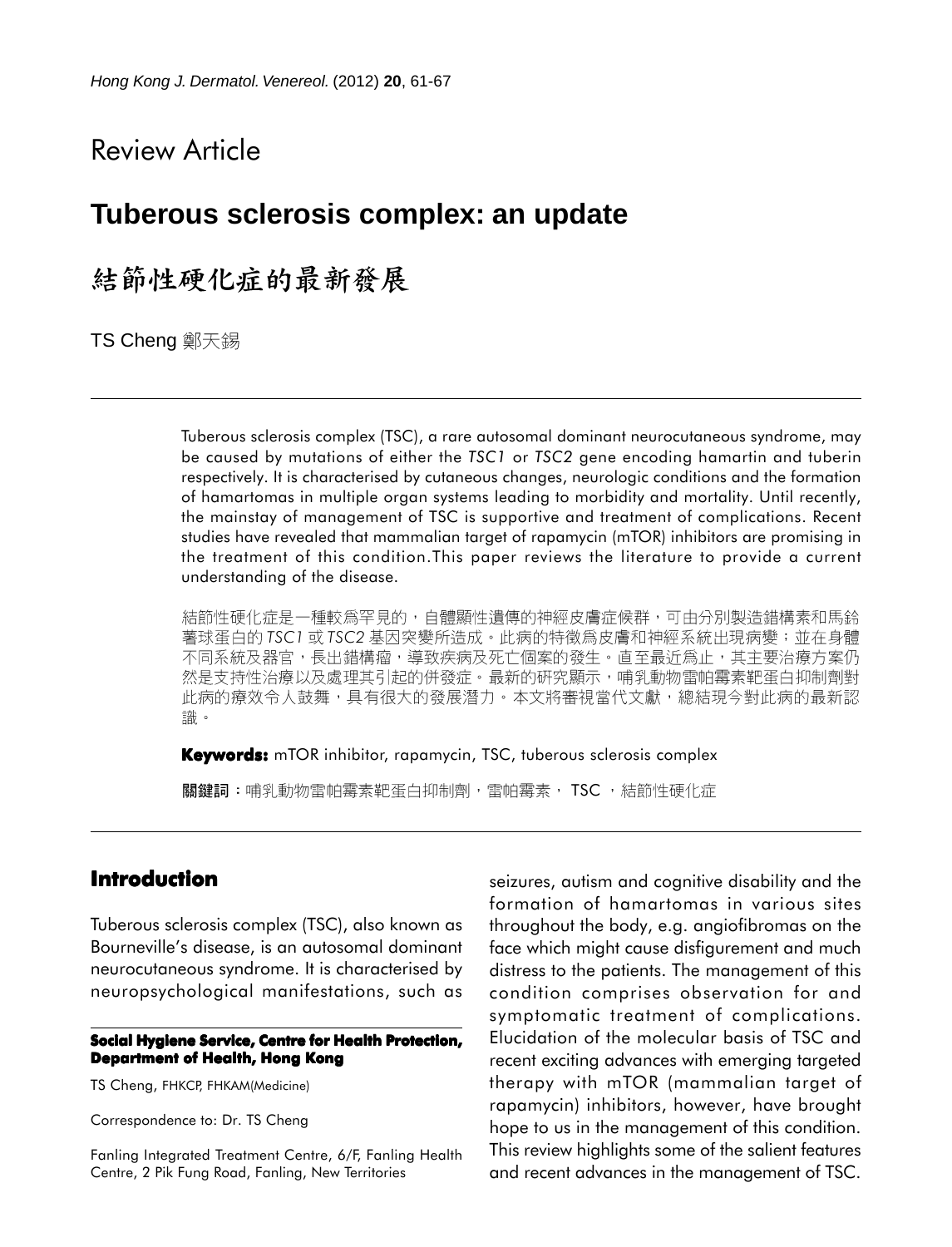# **Epidemiology**

The estimated prevalence of TSC is around one case for every 10000 to 25000 in Caucasian population.1,2 A study in Taiwan revealed that the prevalence of TSC was estimated to be 1:95,136 and the prevalence for cases less that six years of age was 1:14,608.3 The study also showed that only 15% of patients in the study had a family history of TSC. As for local data, a study which consisted of 44 cases over a 12-month period (January-December 2003) determined the period prevalence rate of tuberous sclerosis complex for children and adolescents younger than 20 years to be 3.5 per 10,000 (on Hong Kong Island excluding the eastern region with 125,100 younger than 20 years in 2003).4

### **Pathogenesis**

TSC is caused by mutations of either the *TSC1* gene on chromosome 9q34 encoding hamartin or the *TSC2* gene on chromosome 16p13 encoding tuberin.<sup>5</sup> The tuberous sclerosis gene products, hamartin and tuberin, form a tumour suppressor complex which drives Rheb (Ras homologue enriched in brain) into the inactive guanosine diphosphate–bound state. When Rheb is in the guanosine triphosphate–bound active state, it stimulates the mammalian target of rapamycin (mTOR), an evolutionarily conserved protein kinase and a major effector of cell growth. Therefore, mutations in either *TSC1* or *TSC2* result in constitutive mTOR activation leading to formation of hamartomas in the brain, kidney, heart, lung and other organs of the body.5 A large proportion of TSC patients, ranging from 50% to 80%, are caused by spontaneous mutations.<sup>6</sup> In a study of 325 individuals with TSC, 17% of the mutations were found in the *TSC1* gene, 50% in the *TSC2* gene, 4% unclassified variants and 29% with no mutation identified (NMI).<sup>7</sup> This is in agreement with the finding that the ratio of *TSC2*:*TSC1* mutations was 3.4:1 in a previous study.8

# **Genotype-Phenotype correlation**

In one study, patients with a *TSC2* mutation were diagnosed nine years earlier than the patients with a *TSC1* mutation and 11 years earlier than those with NMI.<sup>9</sup> This finding implied that the patients with a *TSC2* mutation have more severe symptoms than those with a *TSC1* mutation and NMI. Dabora et el found that sporadic patients with *TSC1* mutations had, on average, milder disease in comparison with patients with *TSC2* mutations.10 It was found that despite overlap in the spectrum of many clinical features of patients with *TSC1* and *TSC2* mutations; grade 2 to grade 4 kidney cysts or angiomyolipomas, forehead plaques, retinal hamartomas and liver angiomyolipomas were very rare or even absent in *TSC1* patients. Au et al also found that patients with mutations in *TSC2* had more severe symptoms and that patients with *TSC2* mutations had significantly more hypomelanotic macules and learning disability in contrast to those with *TSC1* mutations.7 These findings in human beings are in agreement with animal studies.11

### **Diagnosis and investigations**

TSC is characterised by the formation of hamartomas in various organs, e.g. the brain, heart, lung, kidneys and skin and the revised criteria of diagnosis of TSC is listed in Table 1.12 Some manifestations of TSC including seizures, subependymal giant cell astrocytoma (SEGA), renal failure and lymphangioleiomyomatosis (LAM) lead to morbidity and mortality. While hypopigmented macules, facial angiofibromas or forehead plaque, shagreen patch and ungual or periungual fibroma are included in the major features, confetti skin lesions are classified as minor features in the diagnostic criteria of the diagnosis of TSC. It is important to make an early diagnosis of TSC so that lifelong monitoring, early recognition of complications and proactive treatment can lower the morbidity and mortality rates. Appropriate investigations as dictated by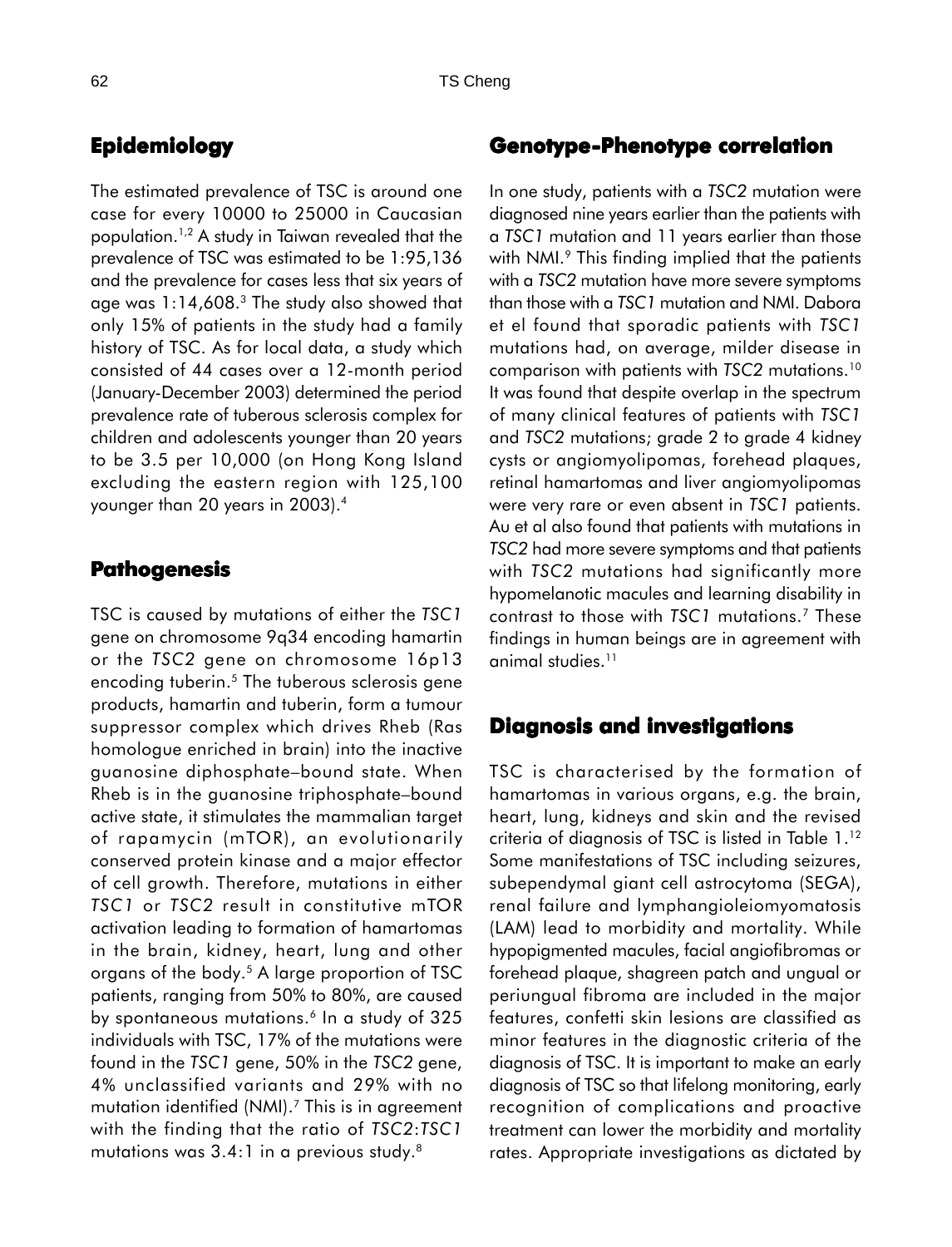the symptoms and recommended by guidelines are integral parts of the management once diagnosis is established. These investigations include electrocardiography as a baseline investigation and to be repeated as necessary to exclude cardiac conduction defects and arrhythmias; echocardiography in patients with

#### **Table 1.** Diagnostic criteria for TSC

#### **Major features**

Facial angiofibromas or forehead plaque Nontraumatic ungual or periungual fibroma Hypomelanotic macules (>3) Shagreen patch (connective tissue naevus) Cortical tuber Subependymal nodule Subependymal giant cell astrocytoma Multiple retinal nodular hamartomas Cardiac rhabdomyoma, single or multiple Lymphangiomyomatosis Renal angiomyolipoma

#### **Minor features**

Multiple randomly distributed pits in dental enamel Hamartomatous rectal polyps Bone cysts Cerebral white matter migration tracts Gingival fibromas Nonrenal hamartoma Retinal achromic patch Confetti skin lesions Multiple renal cysts

Definite TSC: 2 major features or 1 major feature + 2 minor features

Probable TSC:

1 major feature + 1 minor feature

Possible TSC:

1 major feature or

≥ 2 minor features

Adapted from Roach ES, Gomez MR, Northrup H. Tuberous sclerosis complex consensus conference: revised clinical diagnostic criteria. J Child Neurol 1998;13:624-8.12

cardiac symptoms; renal ultrasonography at diagnosis for detection of polycystic kidney disease associated with contiguous gene deletions of the *TSC2* and *PKD1* genes; followup renal ultrasound scans every one to three years; electroencephalography for the evaluation of seizures; cranial computed tomography or magnetic resonance imaging at diagnosis and to be repeated every one to three years. 13 Additional investigations include molecular genetic testing, neurodevelopmental and behavioural assessment, ophthalmic examination and chest computed tomography for female patients at adulthood and when there are pulmonary symptoms to evaluate for LAM and genotyping. Evaluation of other family members, genetic counselling, family planning and prenatal diagnosis are other integral elements of the evaluation process.

# **Presenting symptoms and signs**

The most common presenting symptoms and signs are those related to the central nervous system, e.g. seizures and infantile spasms.<sup>9</sup> This is illustrated by a recent longitudinal study of 125 children, in which 62% of the patients presented with seizures.<sup>14</sup> Patients with TSC might have a delay in the diagnosis as some findings might be unrecognised during childhood by medical practitioners and some disease manifestations may not occur until adulthood. In the study of Seibert et al, 56% of the patients were diagnosed in adulthood and two-thirds of these patients had symptoms in childhood.<sup>15</sup> Hence, many parents are found to have TSC only after their children are diagnosed to have the condition. While seizures or skin lesions might not be present in many adult patients with TSC, serious pulmonary and renal complications can occur. Though Webb found skin signs to be present in 96% of patients with TSC,<sup>16</sup> dermatologic features were found to be presenting signs in only 6% of patients with TSC in one study.<sup>14</sup>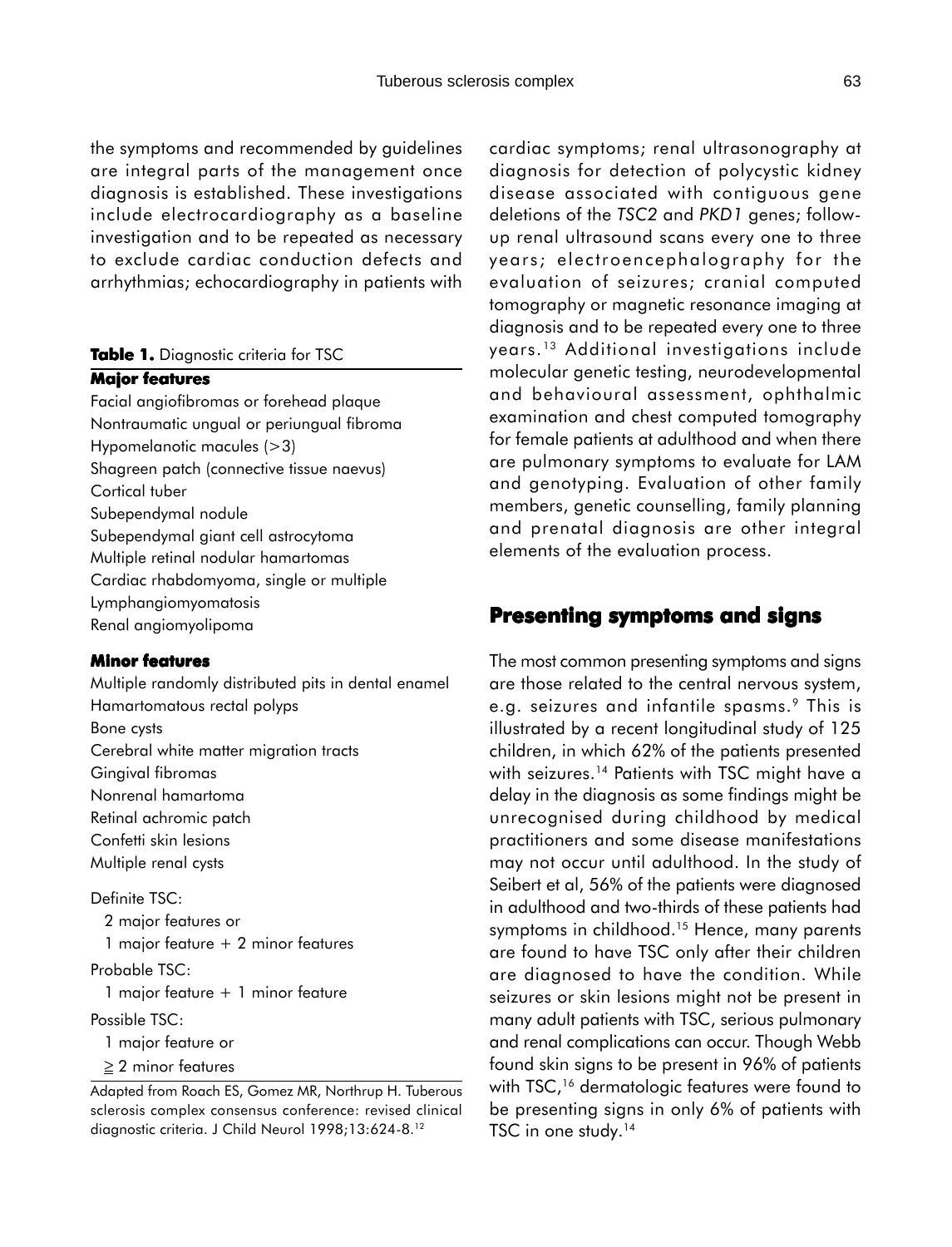# **Cardiac manifestations and management management**

Around two thirds of newborns with TSC have cardiac rhabdomyomas which are often multiple but shrink over time. Yates et al reported that the detection of abnormalities, the bulk of which were cardiac rhabdomyoma, in routine antenatal ultrasound examination had become the second commonest mode of presentation of TSC.14 The authors reported that cardiac rhabdomyomas were detected in 61% of children under 5 years of age and in 36% of older children.<sup>14</sup> However, before their regression, medical and surgical treatment of the cardiac rhabdomyomas might be necessary if clinically significant ventricular inflow and outflow obstruction, arrhythmia or heart failure occurs. Apart from the conventional therapies, treatment with mTOR inhibitor seems to be promising in the treatment of this condition as evidenced by the description by Tiberio et al on the success of everolimus, an mTOR inhibitor, in the treatment of a 7-year-old boy born with TSC and a large left ventricular tumour which showed significant regression.17 Everolimus was originally approved in March 2009 for the treatment of adult patients with advanced renal cell carcinoma resistant to treatment with sunitinib or sorafenib.

# **Pulmonary/renal manifestations and management and management**

Pulmonary and renal manifestations of TSC include pulmonary LAM, renal cysts and angiomyolipomas (AMLs). LAM, a condition with proliferation of abnormal smooth muscle cells and cystic changes in the lungs, affects around 30% of women with TSC<sup>18</sup> and the treatment is supportive. AML which are benign renal tumours affect 55 to 75% of patients with TSC by adolescence. Renal complications including haemorrhage, pain, haematuria and renal insufficiency might occur and necessitate surgical intervention. Bissler et al administered sirolimus

(rapamycin), an mTOR inhibitor, to patients with AMLs and found that there was a significant reduction in the mean AML volume.19 Rapamycin, an antibiotic derived from the bacterium, *Streptomyces hygroscopicus*, was approved by the FDA for use in renal transplant patients in 1999. Moreover, improvement in lung function was observed in patients receiving rapamycin who had concurrent LAM. The MILES (Multicentre International LAM Efficacy of Sirolimus) study, a double blind, multicentre study with 89 patients confirmed that sirolimus was effective in reducing the decline in lung function.<sup>20</sup> The TESSTAL (Trial of Efficacy and Safety of Sirolimus in Tuberous Sclerosis and LAM) study in the UK showed sustained regression of renal AMLs in 16 patients with TSC or sporadic LAM receiving two years of sirolimus treatment.<sup>21</sup>

# **Neurologic manifestations and management**

Neurologic symptoms and complications due to the development of cortical tubers, subependymal nodules and subependymal giant cell astrocytomas (SEGA) are common in patients with TSC. The mainstay of management of these neurologic complications has been surgical intervention. In 2006, Franz reported that administration of sirolimus to four patients with SEGAs and one with pilocytic astrocytoma resulted in the regression of all tumours.<sup>22</sup> Recently, Krueger et al administered everolimus to 28 patients with SEGA and a clinically meaningful reduction in the volume of the tumours from 30% to 50% was found.<sup>23</sup> The reduction occurred within three months and was sustained. Shortly after this study, FDA has granted accelerated approval to everolimus for patients with SEGA associated with TSC who require therapy but are not candidates for surgical resection.

Individuals with TSC exhibit epilepsy, cognitive disabilities and autism spectrum disorders. The mainstay of treatment of seizures in TSC is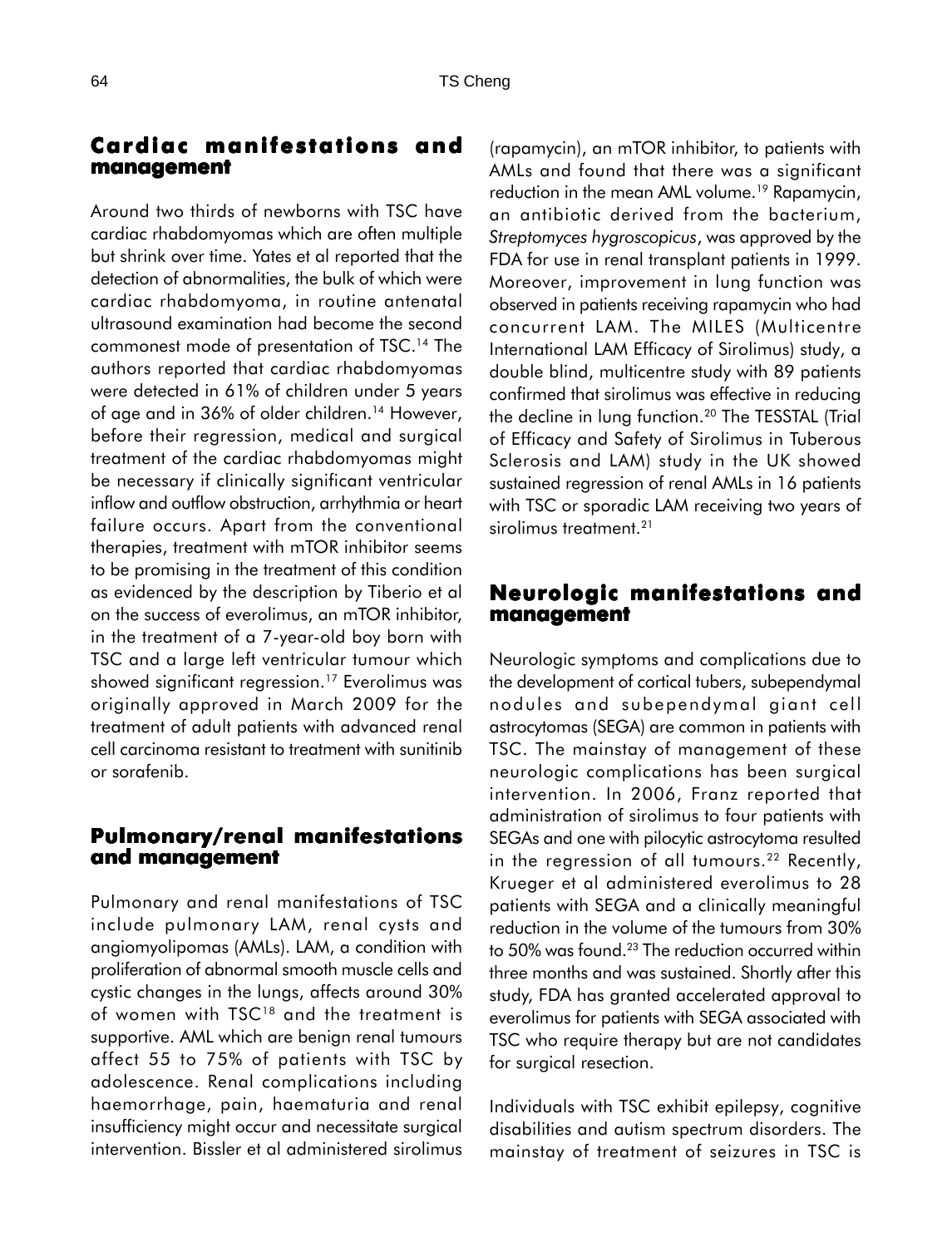anticonvulsant supplemented by epilepsy surgery. In the study by Krueger et al, it was observed that there was a decrease in seizure frequency in the patients with SEGA who received everolimus.23 Moreover, improvement in the mean score on the validated Quality of Life in Childhood Epilepsy questionnaire was noted. Neurocognitive monitoring in the TESSTAL study showed that recall memory improved in seven of eight patients with tuberous sclerosis treated with sirolimus.21

## **Dermatologic manifestations and management management**

Cutaneous manifestations are common in TSC patients and a careful skin examination of patients suspected to have TSC is mandatory. As revealed in the study of Jozwiak et al, the frequencies of patients with hypopigmented macules, facial angiofibromas, forehead or scalp plaque, shagreen patch and periungual fibroma were 97%, 75%, 48%, 19% and 15% respectively.<sup>24</sup> The appearance of dermatologic features is age dependent. Hypopigmented macules are the commonest skin lesions found in patients with TSC; they usually present at birth but they may occur at a later age. These lesions are generally a few millimetres to centimetres in size and can be found anywhere on the face, limbs or trunk. The shape is usually polygonal, but can be lance-ovate shaped like an ash leaf. Angiofibromas, previously known as adenoma sebaceum, are the next most common cutaneous lesions and are usually found at two to five years of age.<sup>24</sup> Forehead fibrous plaques, usually found on the forehead or scalp as yellowish-brown or skin-coloured plaques, can appear as early as in the neonatal period. The shagreen patches, a slightly elevated area of roughened skin, usually found on the lower back, commonly present after early infancy. Periungual fibromas, also known as Koenen's tumours, usually occur later in childhood and seldom appear before the age of five years. However, these may grow rapidly during puberty and lead

to the diagnosis of TSC in adolescence. Confettilike hypopigmented macules, 1 mm to 3 mm in size, usually distributed symmetrically on the limbs, can also be found in a proportion of patients of TSC. The frequency was quoted to be 2.8% in one study<sup>24</sup> and 28% in another.<sup>16</sup> Despite being easily recognisable, these dermatologic features were found to have been missed in 9% of patients.<sup>9</sup>

Facial angiofibromas and periungual fibromas, apart from being a source of cosmetic concern, cause symptoms such as bleeding and infection. Options for the treatment of symptomatic periungual fibroma include  $CO<sub>2</sub>$  laser, phenolisation and excision.25,26 Angiofibromas cause disfigurement and thus a great negative impact on the psychology of the patients. Management options for facial angiofibromas include dermabrasion, surgical removal and laser therapy.27 However, these procedures might cause complications e.g. scars and hyperpigmentation and the results may not be long lasting. In 2008, Hofbauer observed a significant improvement in the facial angiofibroma in a patient with TSC who underwent renal transplantation and treatment with rapamycin.<sup>28</sup> The patient received bilateral nephrectomy and renal transplantation because of recurrent life-threatening haemorrhage from both kidneys due to extensive AML formation. Haemel et al employed topical 1% rapamycin ointment on a 16-year-old girl to treat the facial angiofibromas.29 She was noted to have improved skin texture shortly afterwards and decreased erythema at one week. At the 6-week follow-up visit, decreased facial erythema and a decrease in the number and size of the angiofibromas were observed. The improvement was maintained at the 12-week visit. Wataya-Kaneda et al conducted a left–right comparison study in nine patients with TSC who were given topical tacrolimus ointment with and without 0.2% rapamycin.<sup>30</sup> The authors reported that the combination of rapamycin and tacrolimus ointment was significantly more effective in all patients, with fewer side-effects, when compared with tacrolimus alone. These studies revealed that the improvement which could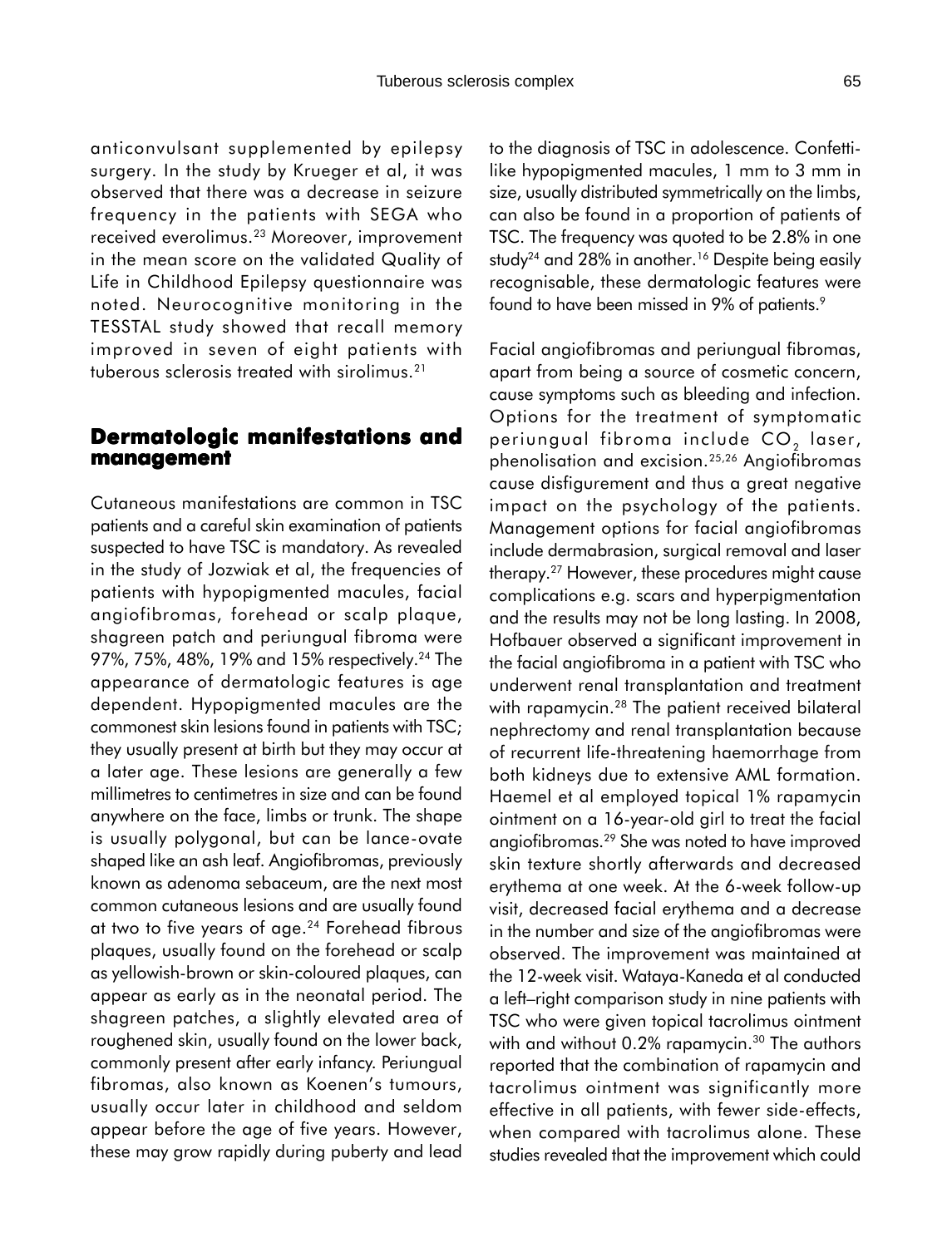not have been achieved by surgical procedures was accomplished by the application of rapamycin.

# **The way forward**

Although symptomatic treatment has been the mainstay of management of TSC patients, we are emabracing the era of targeted therapy. Evidence is accumulating to show that some mTOR inhibitors have become valuable additions to the armamaterium in the treatment of TSC. As discussed above, the mTOR inhibitors have been shown to be effective for facial angiofibromas, SEGAs, cardiac rhabdomyomas, LAM, AMLs and possibly epilepsy. It is envisaged that targeted therapy with mTOR inhibitors, such as rapamycin or everolimus, will play a more important role in the management of TSC in the future. Nonetheless, there are many unanswered questions and problems regarding the use of mTOR inhibitors, e.g. re-growth of AMLs was noted after cessation of mTOR inhibitor therapy.19 What is the optimal timing for starting mTOR inhibitor and how long should it be continued? Is it effective in the prevention of occurrence of symptoms if it is started early? Should it be combined with other therapeutic agents? Hence, further research is warranted to elucidate a fuller picture of the pathogenesis, especially on the mTOR signalling pathway and the interplay of the signalling networks. Efforts to explore additional effective novel therapies for TSC would be other directions of future research work.

# **References**

- 1. Wiederholt WC, Gomez MR, Kurland LT. Incidence and prevalence of tuberous sclerosis in Rochester, Minnesota, 1950 through 1982. Neurology 1985;35:600-3.
- 2. Devlin LA, Shepherd CH, Crawford H, Morrison PJ. Tuberous sclerosis complex: clinical features, diagnosis, and prevalence within Northern Ireland. Dev Med Child Neurol 2006;48:495-9.
- 3. Hong CH, Darling TN, Lee CH. Prevalence of tuberous sclerosis complex in Taiwan: a national population-

based study. Neuroepidemiology 2009;33:335-41.

- 4. Wong V. Study of the relationship between tuberous sclerosis complex and autistic disorder. J Child Neurol 2006;21:199-204.
- 5. Sampson JR. Therapeutic targeting of mTOR in tuberous sclerosis. Biochem Soc Trans 2009;37:259-64.
- 6. Sampson JR, Scahill SJ, Stephenson JB, Mann L, Connor JM. Genetic aspects of tuberous sclerosis in the west of Scotland. J Med Genet 1989;26:28-31.
- 7. Au KS, Williams AT, Roach ES, Batchelor L, Sparagana SP, Delgado MR, et al. Genotype/phenotype correlation in 325 individuals referred for a diagnosis of tuberous sclerosis complex in the United States. Genet Med 2007; 9:88-100.
- 8. Sancak O, Nellist M, Goedbloed M, Elfferich P, Wouters C, Maat-Kievit A, et al. Mutational analysis of the *TSC1* and *TSC2* genes in a diagnostic setting: genotypephenotype correlations and comparison of diagnostic DNA techniques in Tuberous Sclerosis Complex. Eur J Human Genet 2005;13:731-41.
- 9. Staley BA, Vail EA, Thiele EA. Tuberous sclerosis complex: diagnostic challenges, presenting symptoms, and commonly missed signs. Pediatrics 2011;127:e117-25.
- 10. Dabora SL, Jozwiak S, Franz DN, Roberts PS, Nieto A, Chung J, et al. Mutational analysis in a cohort of 224 tuberous sclerosis patients indicates increased severity of *TSC2*, compared with *TSC1*, disease in multiple organs. Am J Hum Genet 2001;68:64-80.
- 11. Zeng LH, Rensing NR, Zhang B, Gutmann DH, Gambello MJ, Wong M. *TSC2* gene inactivation causes a more severe epilepsy phenotype than *TSC1* inactivation in a mouse model of tuberous sclerosis complex. Hum Mol Genet 2011;20:445-54.
- 12. Roach ES, Gomez MR, Northrup H. Tuberous sclerosis complex consensus conference: revised clinical diagnostic criteria. J Child Neurol 1998;13:624-8.
- 13. Roach ES, Dimario FJ, Kandt RS, Northrup H. Tuberous Sclerosis Complex Consensus Conference: recommendations for diagnostic evaluation. J Child Neurol 1999;14:401-7.
- 14. Yates JR, Maclean C, Higgins JN, Humphrey A, le Marechal K, Clifford M, et al. The Tuberous Sclerosis 2000 Study: presentation, initial assessments and implications for diagnosis and management. Arch Dis Child 2011;96:1020-5.
- 15. Seibert D, Hong CH, Takeuchi F, Olsen C, Hathaway O, Moss J, et al. Recognition of tuberous sclerosis in adult women: delayed presentation with life-threatening consequences. Ann Intern Med 2011;154:806-13.
- 16. Webb DW, Clarke A, Fryer A, Osborne JP. The cutaneous features of tuberous sclerosis: a population study. Br J Dermatol 1996;135:1-5.
- 17. Tiberio D, Franz DN, Phillips JR. Regression of a cardiac rhabdomyoma in a patient receiving everolimus. Pediatrics 2011;127:e1335-7.
- 18. Moss J, Avila NA, Barnes PM, Litzenberger RA, Bechtle J, Brooks PG, et al. Prevalence and clinical characteristics of lymphangioleiomyomatosis (LAM) in patients with